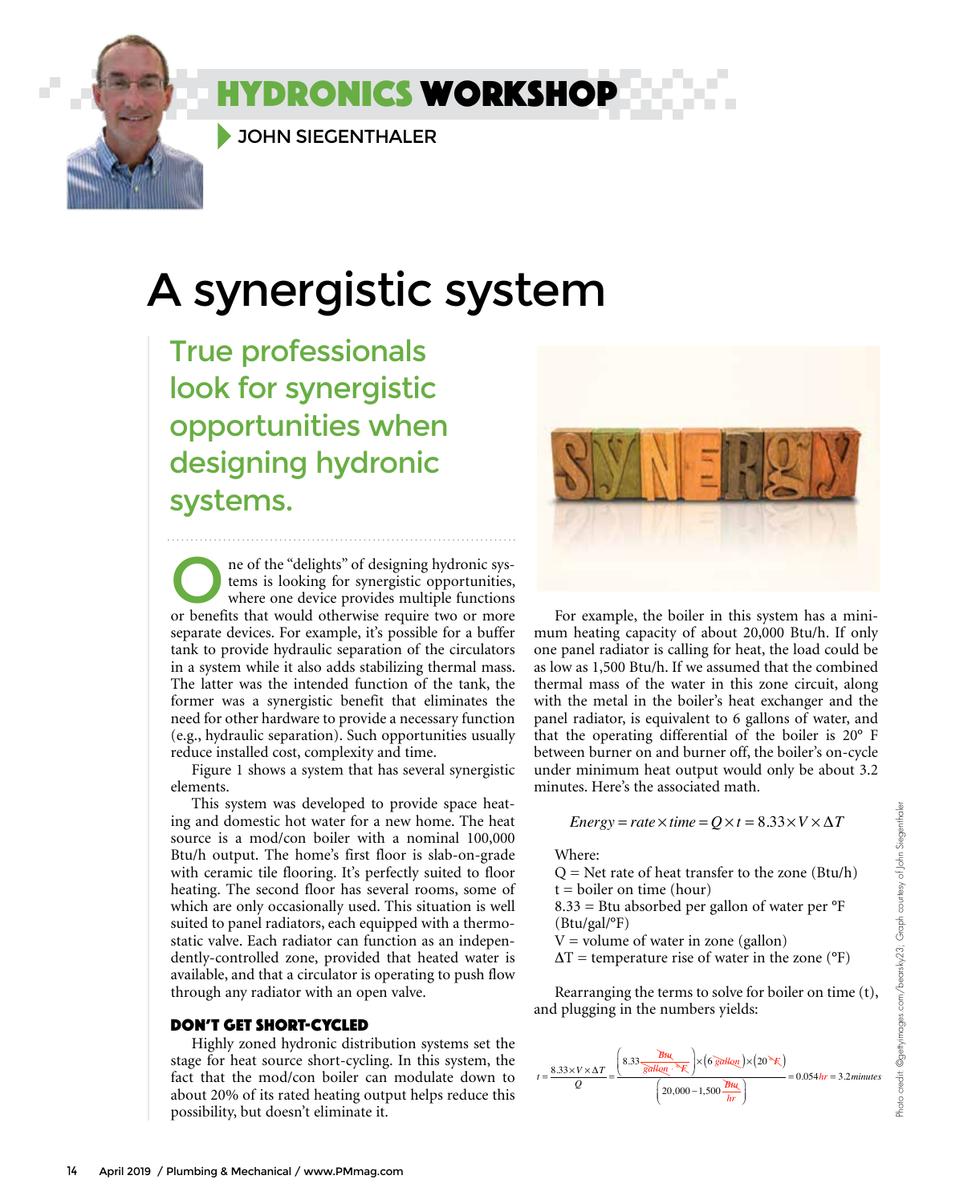# hydronics workshop

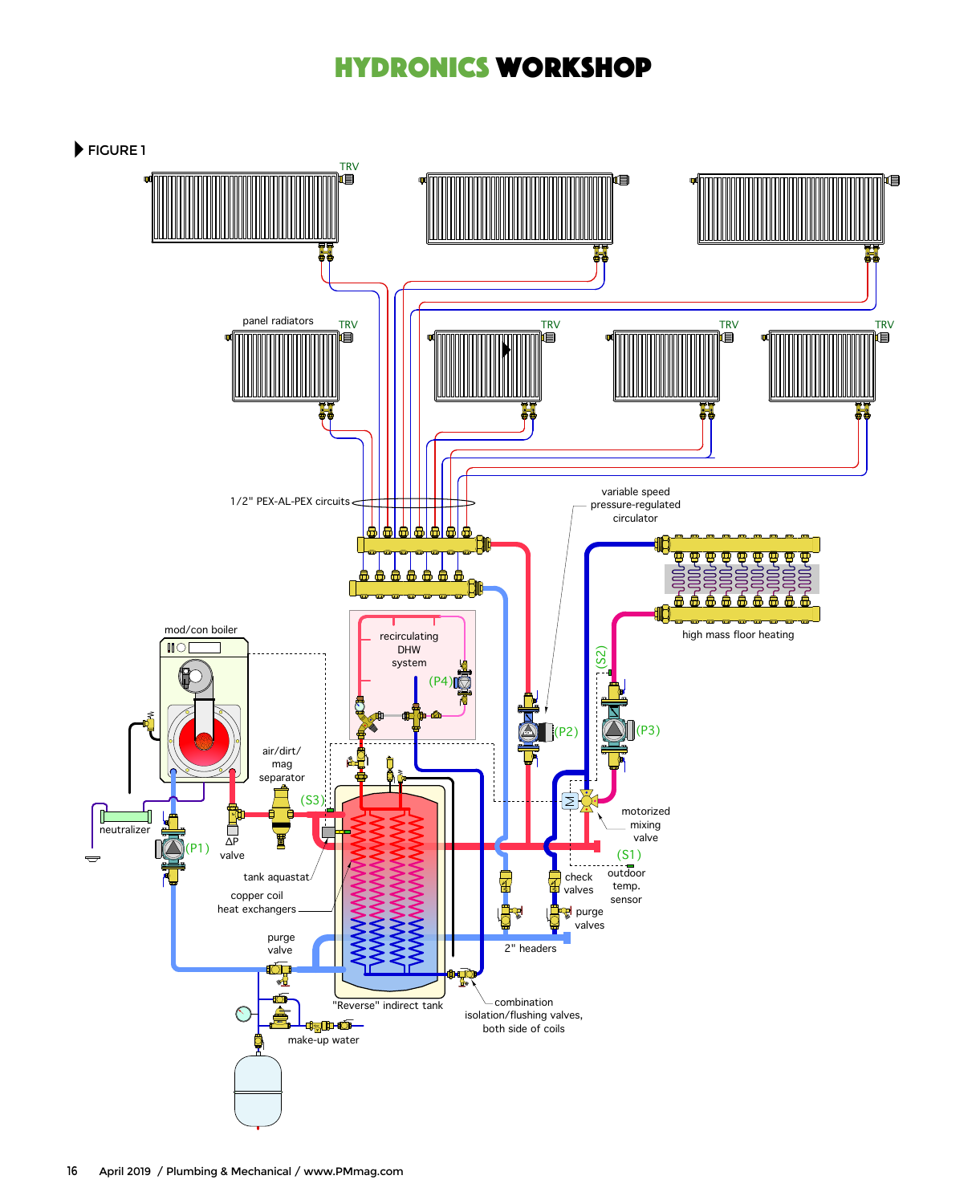## hydronics workshop

The classic solution to prevent short cycling is to install a buffer tank. Given all those independently-controlled panel radiators, this system definitely needs such a tank. It also needs to provide domestic hot water using the boiler as the heat source. The classic solution: Include an indirect water heater. Two separate tanks for two separate functions.

If there's sufficient space to install both tanks, and the project budget supports the installed cost of both tanks, I can't argue that this "two tank" approach won't work. However, I can advise that it's possible to buffer the space heating loads and supply domestic hot water from a single "reverse" indirect tank, as shown in Figure 1.

A reverse indirect has a carbon steel pressure vessel that holds "system water," (e.g., the same water that passes through the boiler and balance of system). Domestic cold water enters the multiple copper tube heat exchange coils at the lower right side of the tank, and rises upward. If the water in the tank shell is maintained at a sufficient temperature, the entering cold water can be fully heated to or above the desired domestic hot water delivery temperature as it rises through the coils. This "on-demand" water heating occurs whenever domestic hot water is drawn from a fixture.

The mod/con boiler fires whenever the tank temperature, as measured by the tank's aquastat, is 120° or less. It remains on until the tank temperature rises to 140°. This temperature cycling range ensures adequate DHW delivery to meet a specific load requirement, in this case a sustained DHW flow of 4 gpm. It also ensures that hot water is available to either space heating subsystem 24/7.

This system includes a domestic hot water recirculating loop, and an ASSE 1017 rated anti-scald thermostatic mixing valve. The latter ensures that hot water entering the recirculation loop doesn't exceed 120°. The recirculation loop is powered by a small stainless steel circulator. Water on the return side of the loop passes back into the lower end of the internal copper coils, along with cold water to replace the hot water drawn from the fixtures. A lead-free check valve prevents cold water from passing in reverse through the recirculation loop.

The reverse indirect tank is piped in a "two-pipe" configuration. The headers supplying space heating loads tee into the upper and lower tank connections just outside the tank, and pass behind the tank in Figure 1. Keeping these tees close to the tank, and using 2-inch header piping results in very low pressure drop in the piping that's "common" to circulators (P1), (P2), and (P3), allowing them to be hydraulically separated. This tank piping configuration also allows the possibility of hot water flow from the boiler directly to the space heating loads if they are operating simultaneously.

## SIMPLE AND EFFICIENT

The panel radiators are connected as "home run" circuits, beginning and ending at a common manifold station. This arrangement supplies water at the same temperature to each radiator, regardless of which radiators are operating. It also allows the flow rate to each radiator to be adjusted using a balancing valve built into the manifold station, or within the thermostatic radiator valves.

A variable speed pressure-regulated circulator (P2) automatically adjusts its speed to maintain a constant differential pressure, and thus help keep flow rates through each radiator relatively stable, regardless of which radiators are active. Circulator (P2) can be enabled by a simple switch closure at the beginning of the heat season. If no radiator valves are open, this circulator drops into a "sleep" mode, where it draws less than 10 watts. This circulator could also be enabled based on a set outdoor temperature — such as 55° or less. It could also be turned on and off by a master thermostat in the second floor space. In this case the thermostatic valves on each radiator act as temperature limiting devices.

The high mass floor heating circuits are supplied through a 3-way motorized mixing valve that is regulated based on outdoor reset control.

#### NO "THERMAL BULLYING" ALLOWED

The panel radiators have very low thermal mass and require an average water temperature of 120° at design conditions. The heated floor slab has very high thermal mass and requires an average water temperature of 105° at design conditions. Given these characteristics, there's a possibility that, during a "cool" slab recovery condition, the slab's thermal mass can

absorb heat from the buffer/DHW tank much faster than the boiler can replace it. This would quickly lower tank temperature and temporarily deprive occupants of acceptable DHW delivery temperatures.

To prevent this possibility, a temperature sensor (S3) is installed on the upper tank header as close to the tank as possible and wrapped with insulation. This sensor connects to the boiler protection sensor terminals on the controller operating the 3-way motorized mixing valve. This is where things may seem confusing.

In this system, there is no need to protect the mod/con boiler from operating with sustained flue gas condensation. Quite the opposite, flue gas condensation is beneficial, and the relatively low water temperatures this system operates at encourage such condensation. However, the control action needed to protect a conventional boiler from sustained flue gas condensation can be used to prevent the cool slab recovery condition from rapidly sucking heat out of the buffer/DHW tank. That boiler protection control action is built into most modern mixing valve controllers. It only allows hot water into the mixing valve when the temperature at sensor (S3) rises above a user-selected setpoint, which is 120° in this system. This control action gives priority to maintaining a minimum tank temperature that's always able to provide acceptable DHW delivery temperature.

By temporarily decoupling the thermal mass of the slab from the remainder of the system, it also allows the panel radiators to provide adequate heating while the slab is recovering. This condition is not expected to occur often, but this simple "synergistic" use of a control function that's already in the controller's firmware guards against a complaint such as: "Why is the shower water always cool after I turn up the downstairs thermostat?"

Other synergistic characteristics of this system include:

• Using remnant lengths of 1/2-inch PEX-AL-PEX tubing, left over from the floor heating circuits, for some of the homerun circuits to the panel radiators;

• The ∆P valve between the boiler and tank is set for 1 psi opening pressure, this prevents water returning from the space heating loads from migrating through the boiler when it's off. It also eliminates the